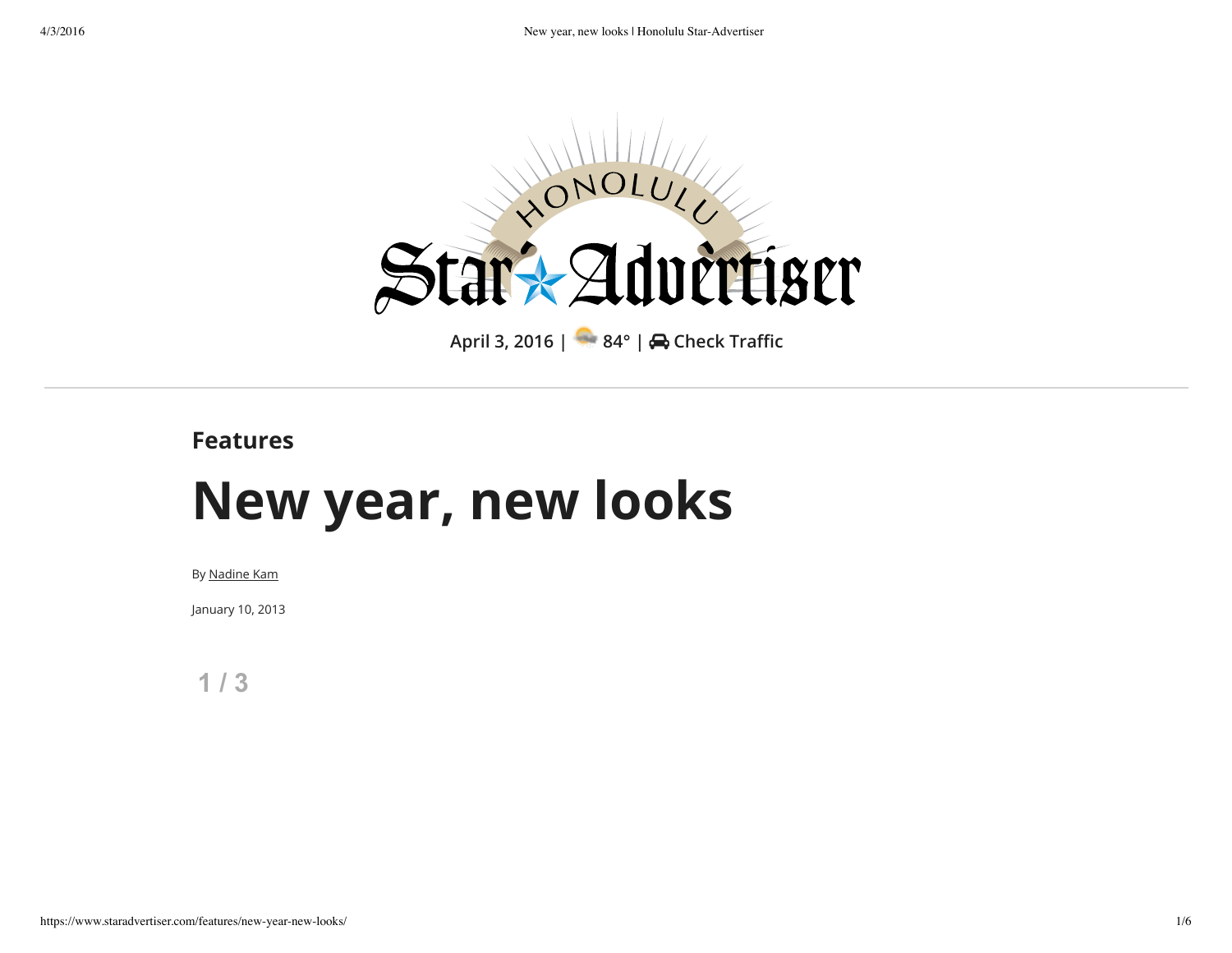

## **DENNIS ODA**

dennis oda / doda@staradvertiser.com @Caption1:The Madonna Lift reduces lines and wrinkles around the eyes and lifts the eyebrows using a laser that stimulates collagen production, smoothing wrinkles and tightening skin. Below, one of **ophthalmologist Melanie Tantisira's patients, Ginny Groeneyke, before and after surgery. Geri Berger's photos are at fashiontribe.staradvertiserblogs.com.**

Let's get one thing straight: I think you're perfect as you are, but those in the esthetics industry know there is no sating the appetite for new treatments that promise to keep us looking better and younger. Fifty may be the new 30, but generally not without a trip or two to a spa or esthetics clinic.

Here are some new services being offered around town.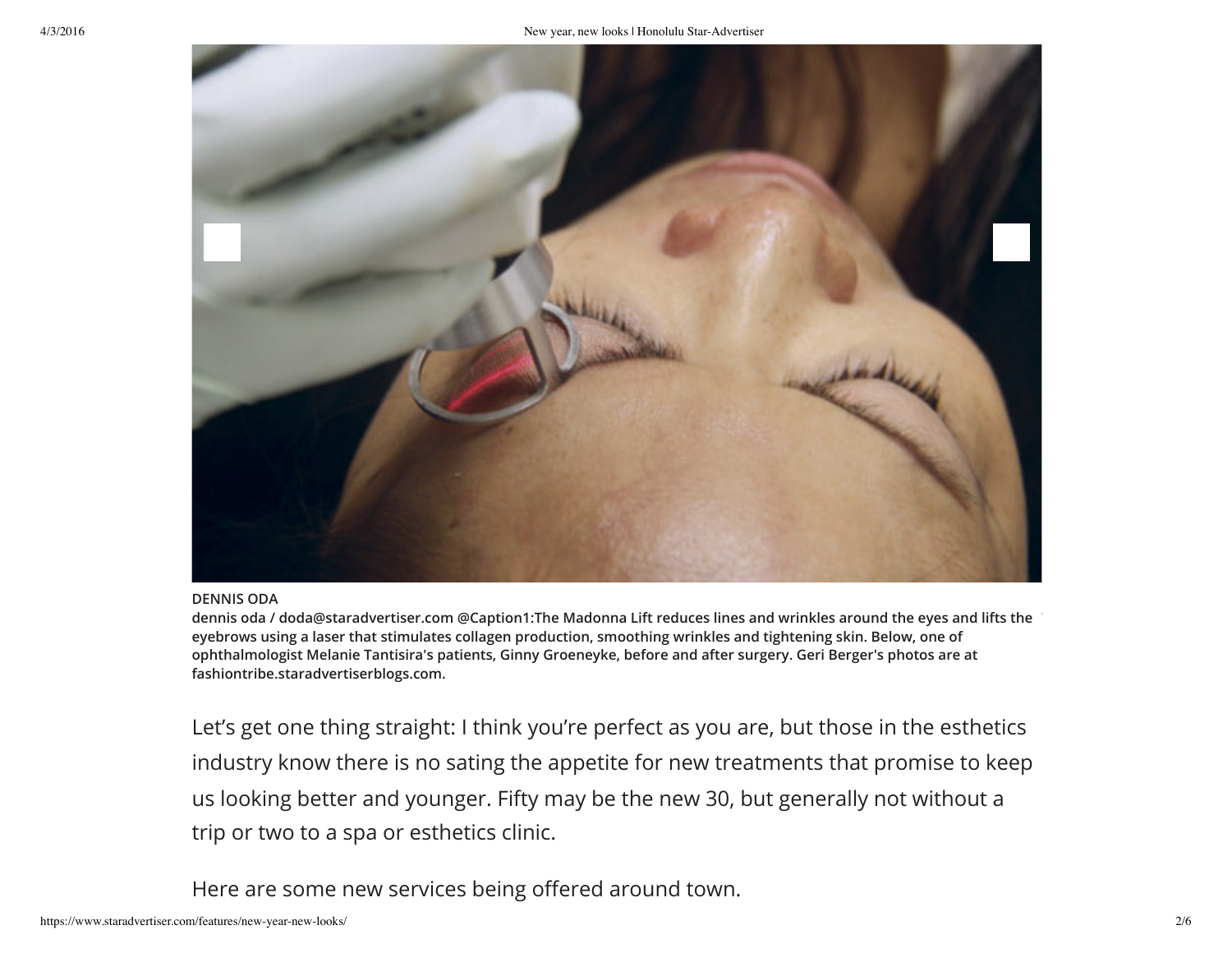## **MADONNA LIFT**

A celebrity-inspired procedure promises to smooth and tighten one's droopy eye area

Moms always warn kids who make ugly expressions that their faces will freeze that way, but they never caution against smiling, the launching pad of wrinkles and crow's feet.

After smiling her way through public appearances as Mrs. Hawaii International in 2004, Geri Berger said, "I started noticing stuff on my face, and it was like, 'What is this, what is that?' All the year's smiling left me with crow's feet and lines."

She mentioned it to her gym workout buddy, Melanie Tantisira. Without skipping a beat, Tantisira, an ophthalmologist, said, "I can take care of that."

Although nothing will stop your skin from drooping, Tantisira, of True Vison Center, said genetics controls the extent to which your muscles tug and stretch your skin to form crow's feet and wrinkles. You could stave off the damage by not smiling, but "you want to keep your full range of expressions."

Current treatments allow more people to keep those expressions while retaining a youthful look.

Many wouldn't think of going to their eye doctor for beauty advice, but ophthalmologists were at the forefront of the contemporary cosmetic and esthetic medicine movement.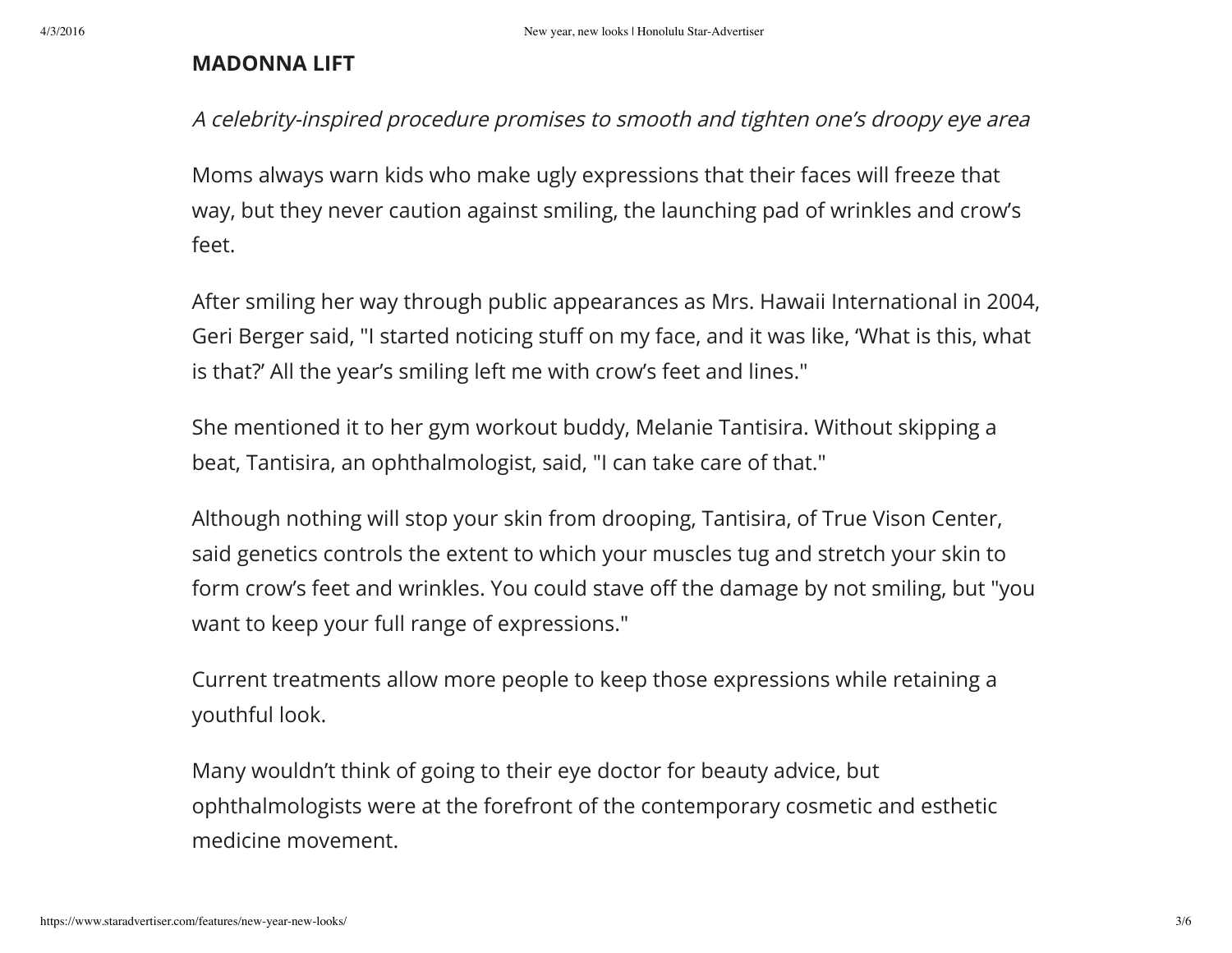"Opthalmologists were the first to use Botox," said Tantisira, who started her career 18 years ago with the Honolulu Medical Group before establishing a private practice eight years ago, adding esthetic services to her eye care repertoire.

Botox was originally used to control eye spasms, a medical condition called blepharospasm so extreme in some cases that patients couldn't keep their eyes open. Botox relaxes the muscles controlling the spasm, and doctors noticed a side effect was the smoothing of skin around the eyes. Once word got out, cosmetic surgeons added it to their arsenal of youth-preserving treatments.

Berger, a marketing, design and creative consultant and owner of Pineapples Boutique and Bali Batiks Inc., started using Botox, but now in her early 40s, she noticed her eyelids starting to droop. Once again she turned to Tantisira, who a year ago started offering the "Madonna Lift," a fractional carbon-dioxide laser treatment pioneered by Dr. Bruce Katz of the Juva Skin and Laser Center in New York and named after the entertainer, who is one of his most famous patients.

"We knew that CO2 lasers do produce tightening by going deep into the dermis to stimulate collagen and healing," Tantisira said. "It's good for any kind of lifting and tightening, but no one was using it on the eyelids because of fear of damaging eye tissue."

Fractional CO2 works by using pinpoint columns of energy to target a specific area while leaving surrounding tissue intact. Katz developed metal shields that are inserted into the eye for protection, and the treatment is delivered in about 5 minutes per eye. Generally, three sessions are recommended, at a total cost of about \$1,500.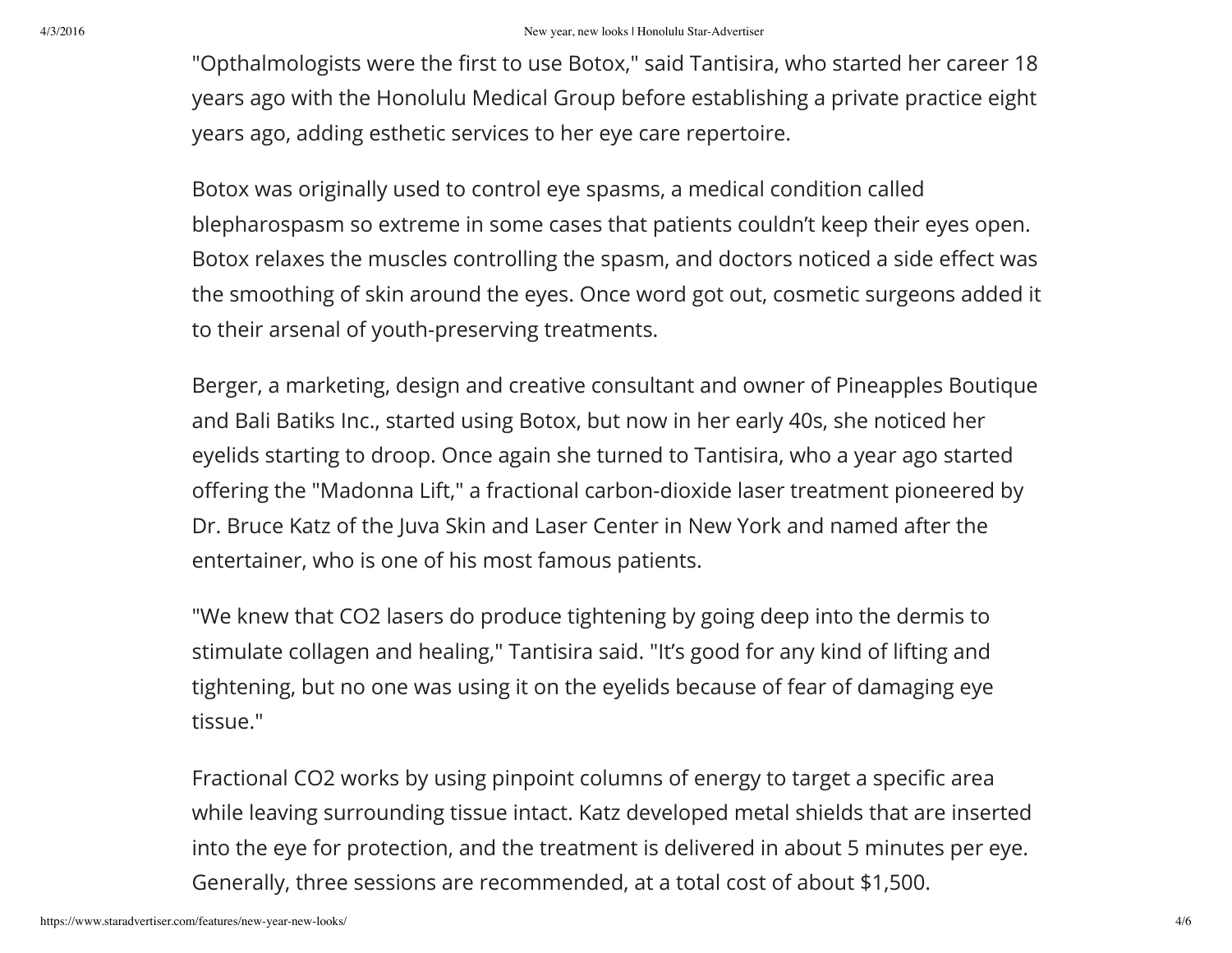In the past, to get the same results would have required surgery at a cost of about \$2,800 to \$5,500. An individual with a half inch or more of droopy skin will probably require surgery rather than the laser to remove the excess skin.

After a Madonna Lift, "People should expect some sensitivity around the area, but it's usually not bad, and they can go back to applying makeup the next day," Tantisira said.

Eyelid and neck tissue are the thinnest on the body, which makes these areas the first to start wrinkling and sagging. After treatment, one can expect to see tightening of the skin around the eye, diminished crow's feet and an eyebrow lift — but the look is natural.

"I didn't want to look fake or different," Berger said. "Friends don't even know I do this, and when they find out, they ask, 'Can you feel your face?' Yes, I can feel my face, and I'm not expressionless."

She acknowledged that society sends a message to women that aging is undesirable, and she is not immune to the pressure. But just as she goes to the gym to keep her body in shape, she hopes the laser treatments will eliminate the need for more serious measures.

"I know I'm not 20 anymore. I'm interested in maintenance to avoid going under the knife," she said.

True Vision Center is in the Medical Arts Building, 1010 S. King St., Suite 503. Call 591-

———